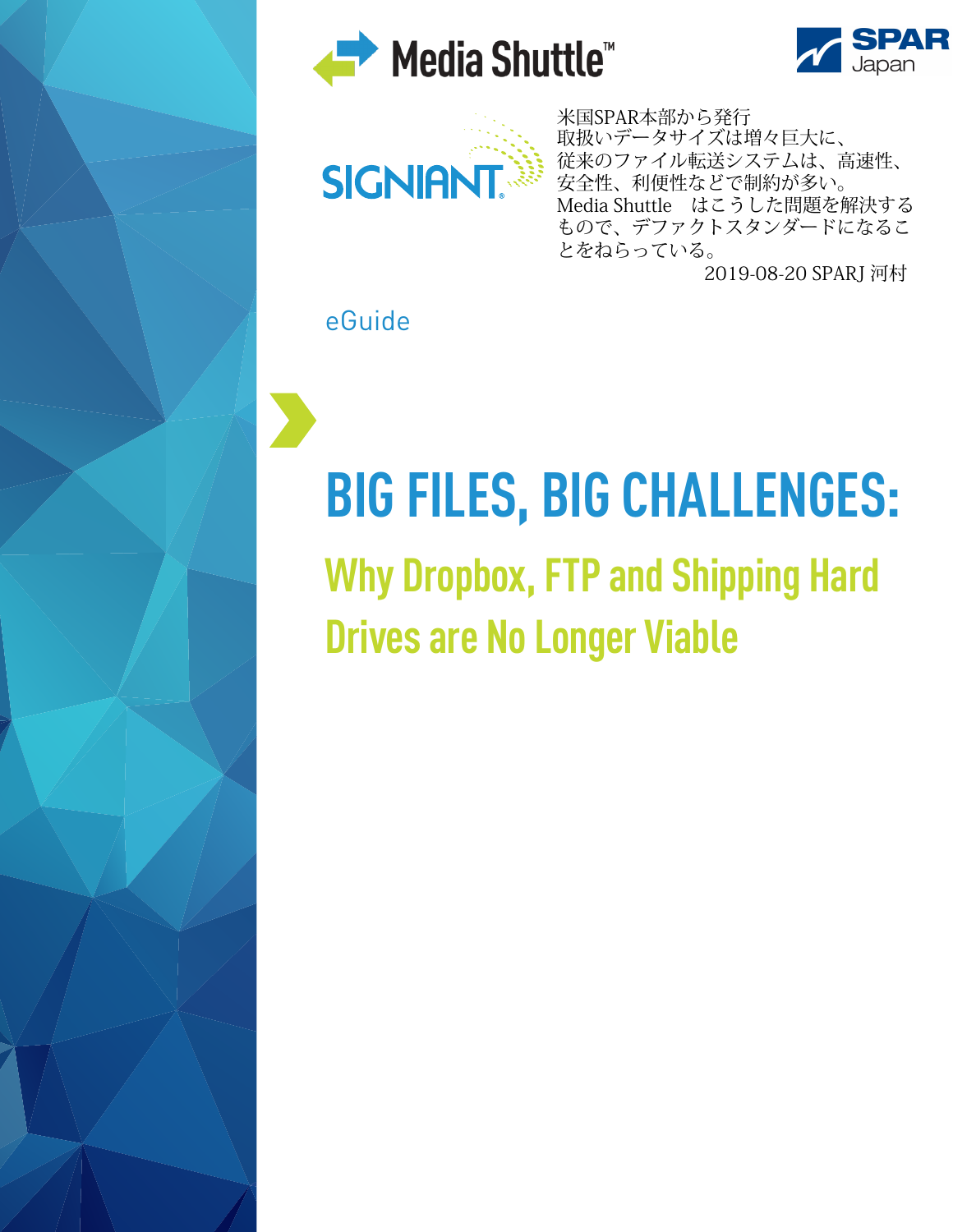### **Introduction**

インターネットで世界中がつながるようになった。取り扱い データが爆発的に増える中、今後の企業の競争力を支える重 要なひとつが業務スピ―ドであろう。

Most disruptive innovations are driven by conditions of the time. Born at the intersection of change and frustration, new solutions emerge when an industry has evolved beyond existing tools and businesses struggle to remain efficient and competitive. We are in such a time when it comes to moving files within modern businesses that have locations, employees, and business partners spread across the globe. Traditional file movement technologies like FTP and shipping hard drives, as well as generic file sharing solutions like Dropbox, are no longer viable.

Just as most businesses today can't operate without the Internet, many data-intensive companies are realizing an essential need for large file transfer solutions — advanced technology that makes it easy to transfer any size file with speed and security over standard IP networks, no matter how far across the globe they need to go. If you're looking to overcome these challenges, it's important to understand the market drivers that have created the need, the available options for moving large files and data sets, and some key requirements to look for when choosing large file transfer software.

- **Market Drivers**
- **File Movement Options**
- **Key Requirements**
- **Media Shuttle is the De Facto Standard**



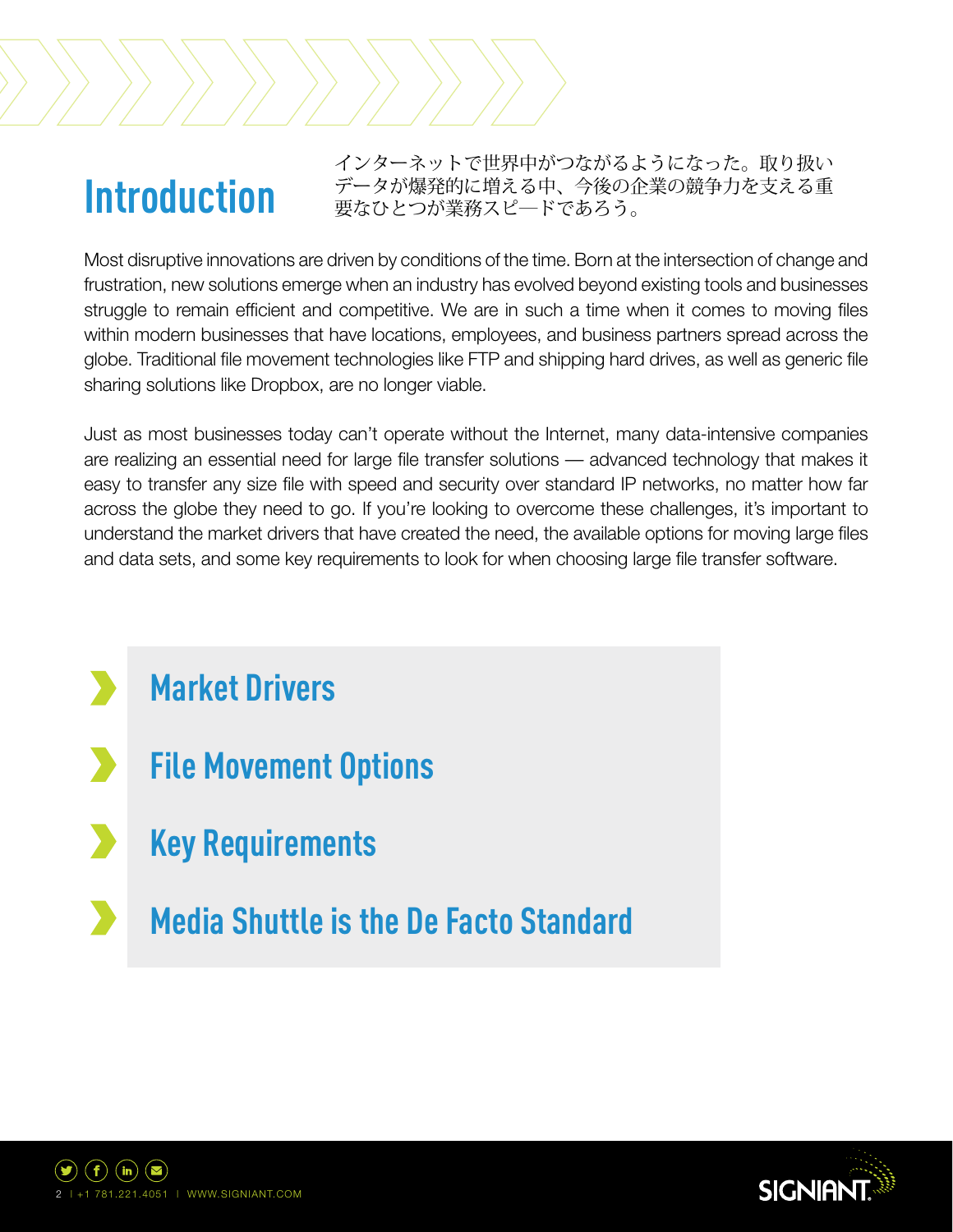## **Market Drivers**

There are a few market drivers behind the fairly new need for large file transfer software. These three elements have come from different aspects of the industry, but together they create something of a perfect storm:

### **1. Growing File Sizes**

増え続けるファイルサイズ

Around the turn of the millennium, when formats transitioned from tape to file-based, file sizes began an upward march with a recent sharp rise. Higher image resolution and immersive technologies like HD, 4K, 3D, AR/VR, and other new file formats mean that companies are moving much larger files.

### **Complex, Global Workflows** グローバルな業務遂行体制 **2.**

Globally, we are more connected than ever, and that is good for most businesses. But it has also made collaboration across teams and partners far more complex. Today's businesses need to regularly move large files long distances over irregular network conditions, often using a mix of on-premises and cloud storage. And the whole system needs to be secure.

#### **New Security Concerns 3.** セキュリティ問題に強い関心と懸念

Keeping data and proprietary business assets secure has become a top priority for every business. After all, a company's data are often its most valuable assets. Not only do IT managers need to ensure that any file movement technology in use is secure, they need to track and control who has access, and when, for every file. All of this is raising new and more challenging security concerns.



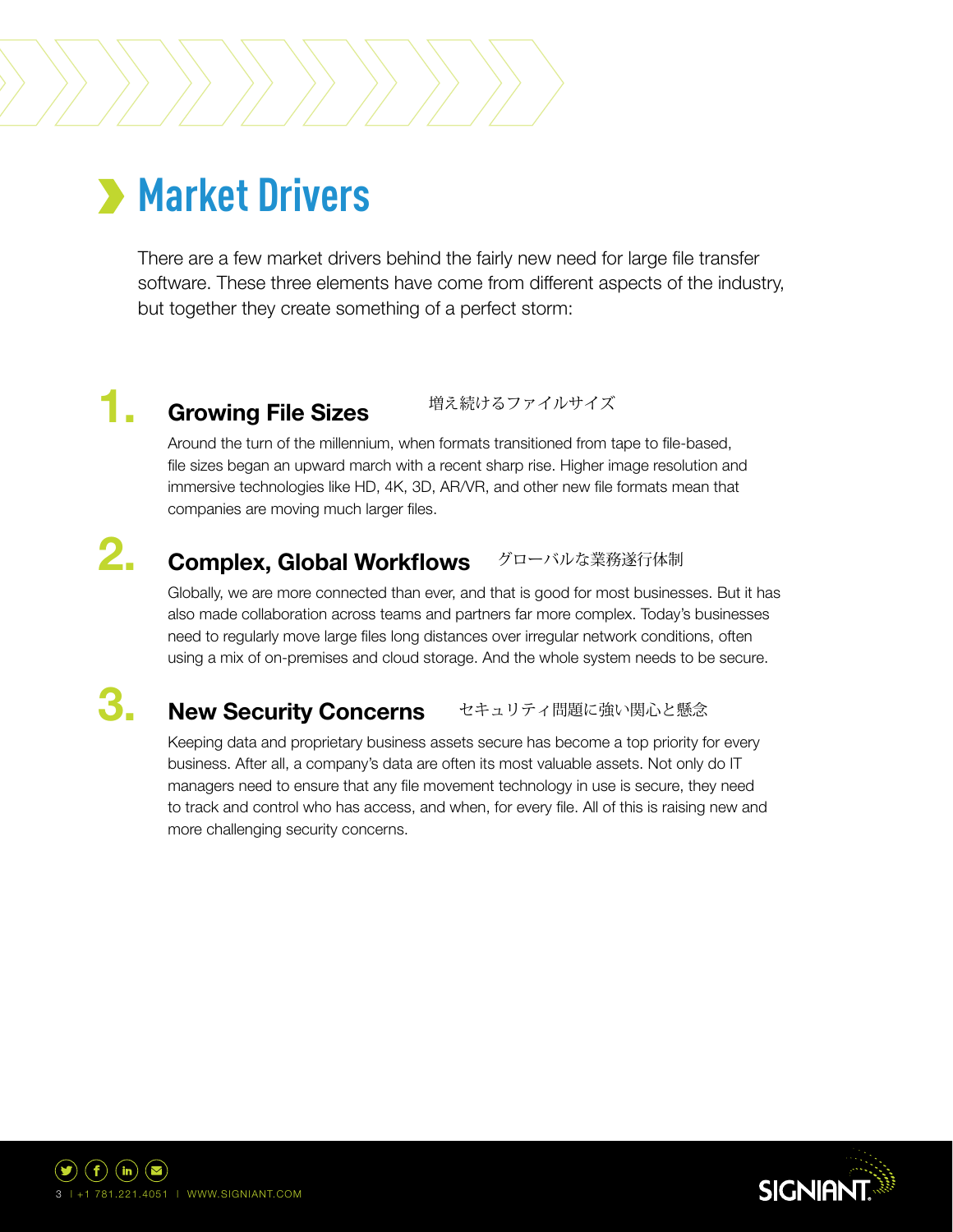### **File Movement Options** ファイル転送のさまざまな手法

There are various file movement options in use today, from old technology like FTP to newer cloud-based solutions like Dropbox. Here's a breakdown of commonly used options, and their risks and benefits:

### **1. FTP** フリーソフトであるが、大容量には対応していない

One of the original Internet protocols, FTP (file transfer protocol) has long been a standard for transferring files. As a protocol, it is technically "free" to use and there are many software products built to support FTP. But they tend to be out dated and difficult to use. At its core, FTP's design isn't adequate for today's large files.

- ➜ **Difficult to Use:** FTP tools are notoriously difficult to use, causing frustration and waiting time.
- **→ Slow:** FTP lacks file acceleration and doesn't automatically pick up interrupted transfers. Large file transfers take much longer with FTP, leaving room for Internet failures and other disruptions, requiring files to be manually restarted from the beginning.
- **→ Bandwidth Immune:** No matter how much [bandwidth you purchase,](https://www.signiant.com/blog/investing-bandwidth-dont-get-charged-extra-use/?cc=eg-bigfiles-nm) FTP will still be too slow to practically move anything over about 500MB.
- → **IT Managed:** FTP tools require IT to deploy, manage and administer, increasing resource investment and often causing delays.
- → **Not Secure:** FTP poses known security risks and has been the culprit behind some of the [biggest security breaches](https://www.signiant.com/blog/ftp-replacement-may-way-secure-content-supply-chains/?cc=eg-bigfiles-nm) in the industry over the last few years.

### **Shipping Hard Drives 2.**

ディスクなどのハードで渡せるが、日ごろのビジネスの流 れには難しい(特に遠隔地) コスト大

The old standby. When FTP can't handle the job, many people turn to hard drives, shipping them or even having employees transport them. Hard drives can hold an enormous amount of data, and if you have a very simple operation, they can work well. However, scaled to the size of most modern businesses, they are impractical for daily operations.

- → **Expensive:** Hard drives costs can accumulate if they aren't returned and re-used.
- → **Difficult to Track:** It's impossible to keep track of who has access to your data on a hard drive. Should you really trust a courier service with the next release of a feature film?
- → **Delays:** When shipping hard drives over distance or internationally, delays can be insurmountable. [Stories](https://www.signiant.com/customers/case-studies/broadmedia-terrestrial-digital-cinema-distribution-using-signiant-technology/?cc=eg-bigfiles-nm) of hard drives being held up in customs and other delays abound in the industry.



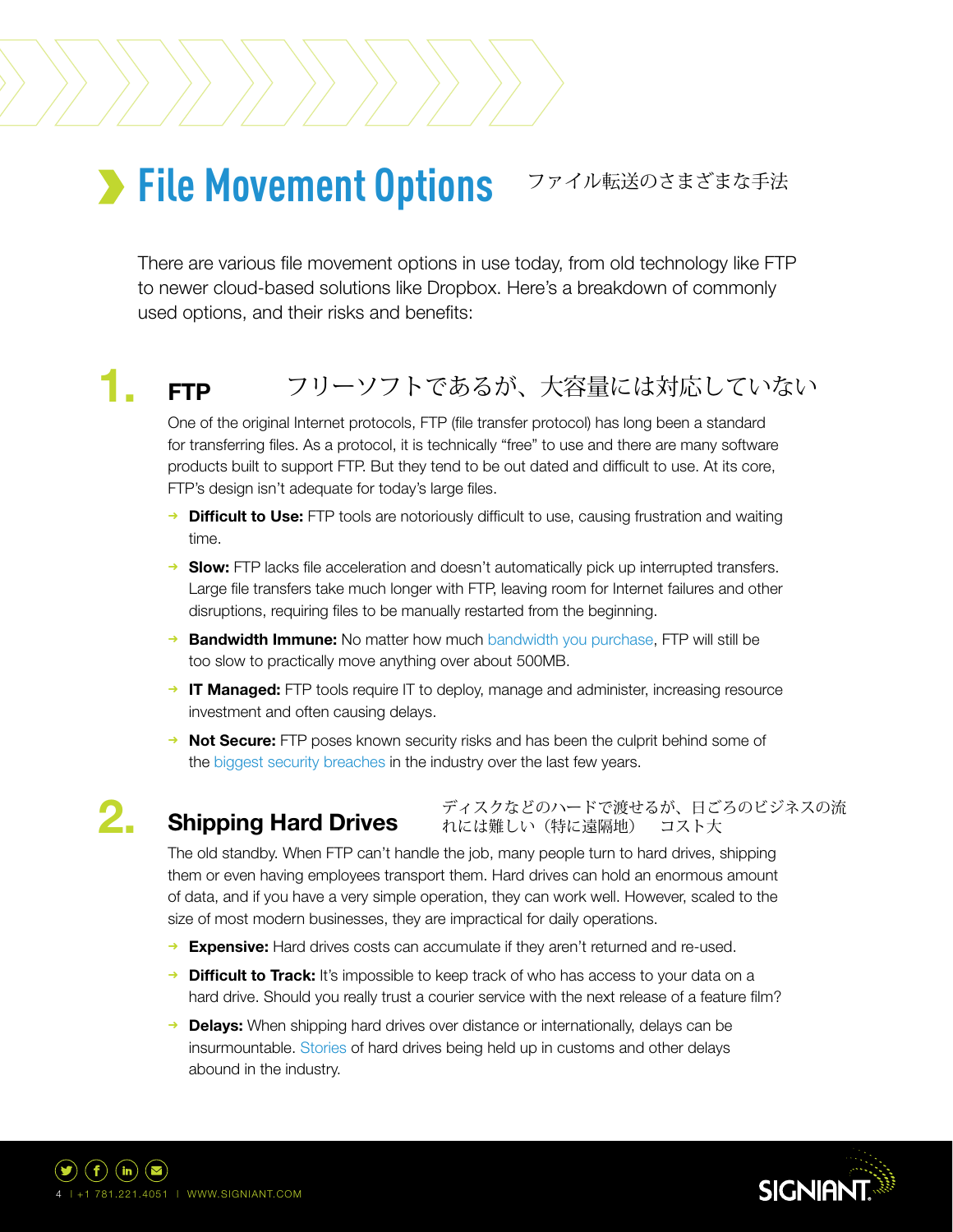### **3. Standard Online File Sharing Tools**

さまざまファイル転送サービスが普及し ているが、実務で使う大量データの日々 の利用には適さない。

There are many great file sharing solutions out there like Dropbox, Box and Google Drive. Most of us probably use at least one of them in some capacity. As useful as they are, they weren't developed with professional large file workflows in mind.

- **→ No Acceleration**: Like FTP, standard online file sharing solutions rely on basic IP technology and do not have [acceleration technology](https://www.signiant.com/technology/acceleration/?cc=eg-bigfiles-nm) built in.
- ➜ **Controlled Storage:** Standard online file sharing tools do not connect to the array of storage types used by most companies, including on-premises and cloud, and often do not pass IT department's security requirements. In fact, with these tools, cloud [storage is](https://www.signiant.com/blog/media-shuttles-storage-independence-customers-embrace-choices/?cc=eg-bigfiles-nm) [bundled](https://www.signiant.com/blog/media-shuttles-storage-independence-customers-embrace-choices/?cc=eg-bigfiles-nm) with the software so you may not have any idea where your files are and who can access them.
- ➜ **File Size Limits:** Without acceleration and because storage is bundled, the size of files that these solutions move is limited, making them unusable for large file workflows.
- **→ Workflow Support:** Companies with more advanced workflows need file sharing software that can integrate with other systems, handle metadata, provide relevant analytics, and more.

### **Online File Sending Utilities** い。サイズの制限、適用ケース限られている。 **4.** アクセラレータ(スピードアップ)の機能がな

Online utilities like Hightail and WeTransfer are also great for some situations, especially if you're sending relatively small files on an irregular basis without time constraints. However, for modern operations, these utilities lack some core capabilities.

- **→ No Acceleration:** Like FTP and standard online file sharing solutions, file sending utilities are not built using acceleration technology designed to move large files.
- ➜ **File Size Limits:** While some file sending utilities have enterprise packages with relatively large file size limits (upwards of 100GB), 25GB is standard. Today, companies of all sizes work with large files, so using tools with file size limits of any kind becomes a barrier.
- **Narrow Use Case:** File sending utilities cover only a fraction of modern workflows. A single solution designed to cover every file transfer use case — including sending, sharing and submitting content — ensures that all transfers can be securely accomplished, tracked and managed.

#### **Large File Transfer Software 5.** SigniantのMedia Shuttle が解決法提供

Large file transfer software was developed by companies like Signiant specifically to address the needs of the media industry. Today, other data intensive industries are adopting these solutions, especially those moving large files with distributed workflows.

Built on a core acceleration protocol that moves data over public and private IP networks, these solutions improve on standard FTP/TCP and are increasingly impactful with longer distances, higher bandwidth and more congested networks. If large file transfer software seems like a necessity for your business, there are several key requirements you should look for.



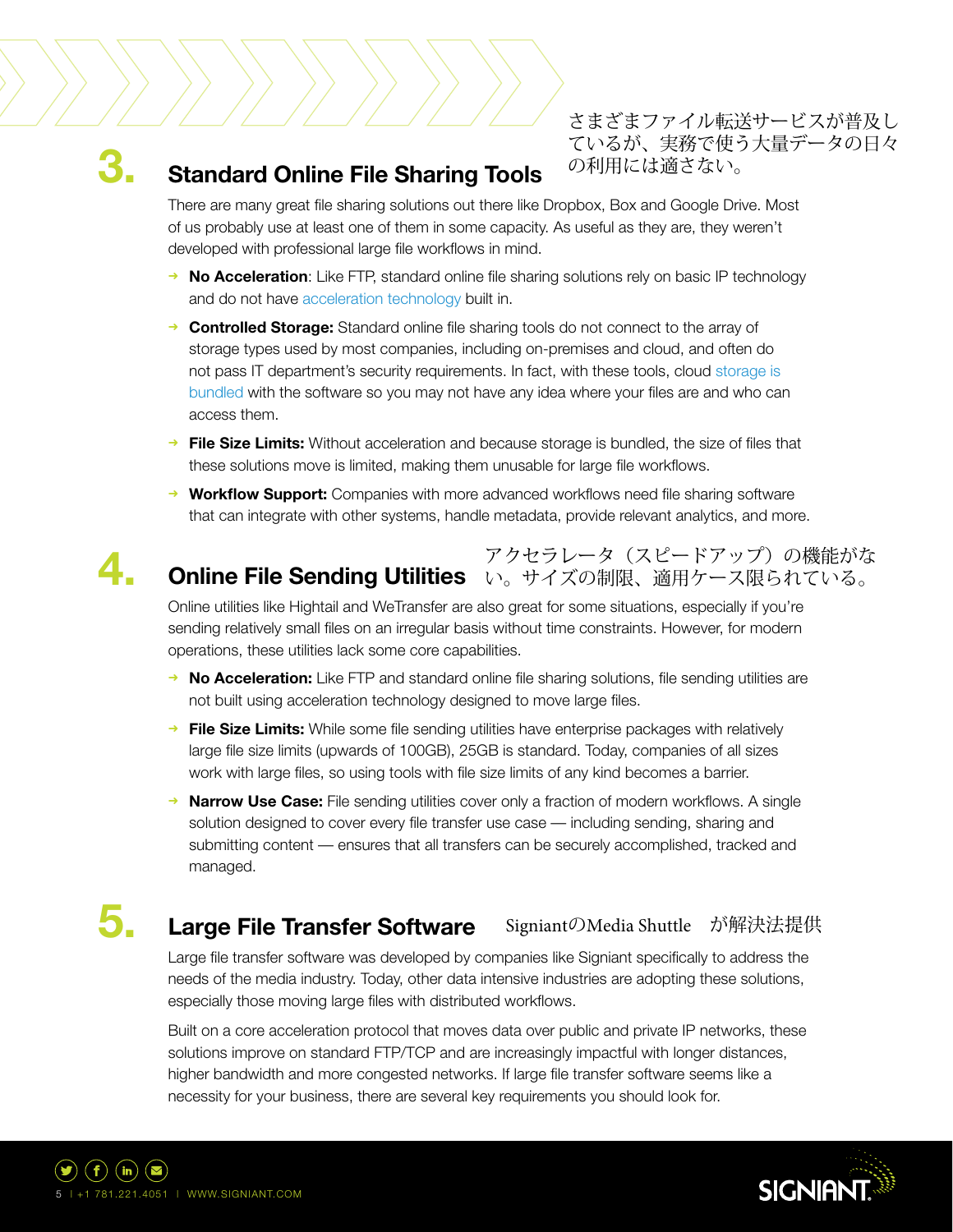### **X** Key Requirements

### **1. Speed, Without Limits**

When people complain about file transfer, they are most often complaining about speed. If a solution isn't fast enough to move your files — no matter how large they are or how far they need to go — then operations tend to fall apart.

### **Ease of Use 2.**

**3.**

Today, ease of use is a key requirement. A file transfer solution should require no training and have a simple browser-based interface that anyone with a laptop can access and use. This allows your freelancers, contractors, partners and anyone else that needs access to files to do so without having to worry about operating a complex file transfer system.

### **Ease of Deployment & Management**

Similar to ease of use, your solution should be very easy to deploy and manage. Purchasing [SaaS file acceleration software](https://www.signiant.com/technology/cloud-and-saas/?cc=eg-bigfiles-nm) allows the best experience in this regard. You won't have to worry about managing or maintaining the software with SaaS. But make sure the SaaS vendor you choose is committed to the services aspect of SaaS, not just selling you software. Since you are entering into an ongoing relationship with the vendor, they should have a reputation for excellent customer support.



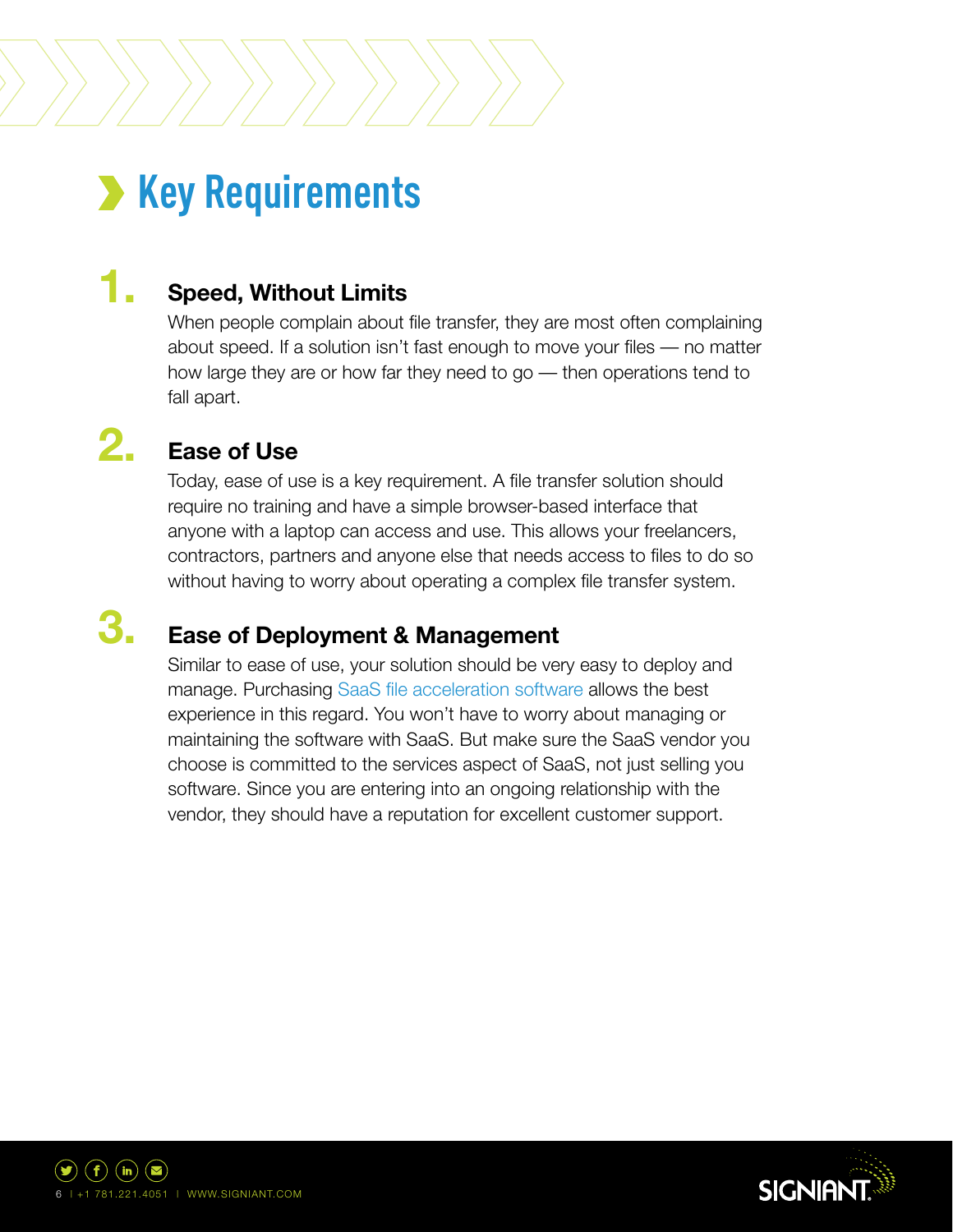### 万全なセキュリティ確保

Your file transfer vendor of choice should be a leader in security. Your vendors should follow defense-in-depth security practices, and get regular third-party audits of their software and services. Look for industry recognition such as the DPP's ['Committed to Security Mark'](https://www.signiant.com/blog/significance-dpp-committed-security-program/?cc=eg-bigfiles-nm).

#### **Storage Independence 5.** データ貯蔵の独立性

Ideally, your solution should be [storage independent,](https://www.signiant.com/technology/storage-freedom/?cc=eg-bigfiles-nm) meaning it is compatible with an array of storage types, both on-premises and cloud. This allows you control over your assets, not only for security reasons but also for workflow strategy reasons. You know the best place to store your files for different projects, teams and at different stages of the content life cycle.

### **Customization 6.**

**Security**

**4.**

Your file acceleration solution should be [easily customizable](https://www.signiant.com/products/media-shuttle/key-features/?cc=eg-bigfiles-nm) to meet your unique use cases. Look for a tool that allows administrators to set up an unlimited number of browser-based portals that can be customized for different teams, clients, projects, partners and freelancers.

### **Reporting 7.**

Insight into your company's file transfer traffic is one of the most valuable business analytics you can have. Make sure that your file acceleration solution provides robust reporting capabilities that are useful for your business.



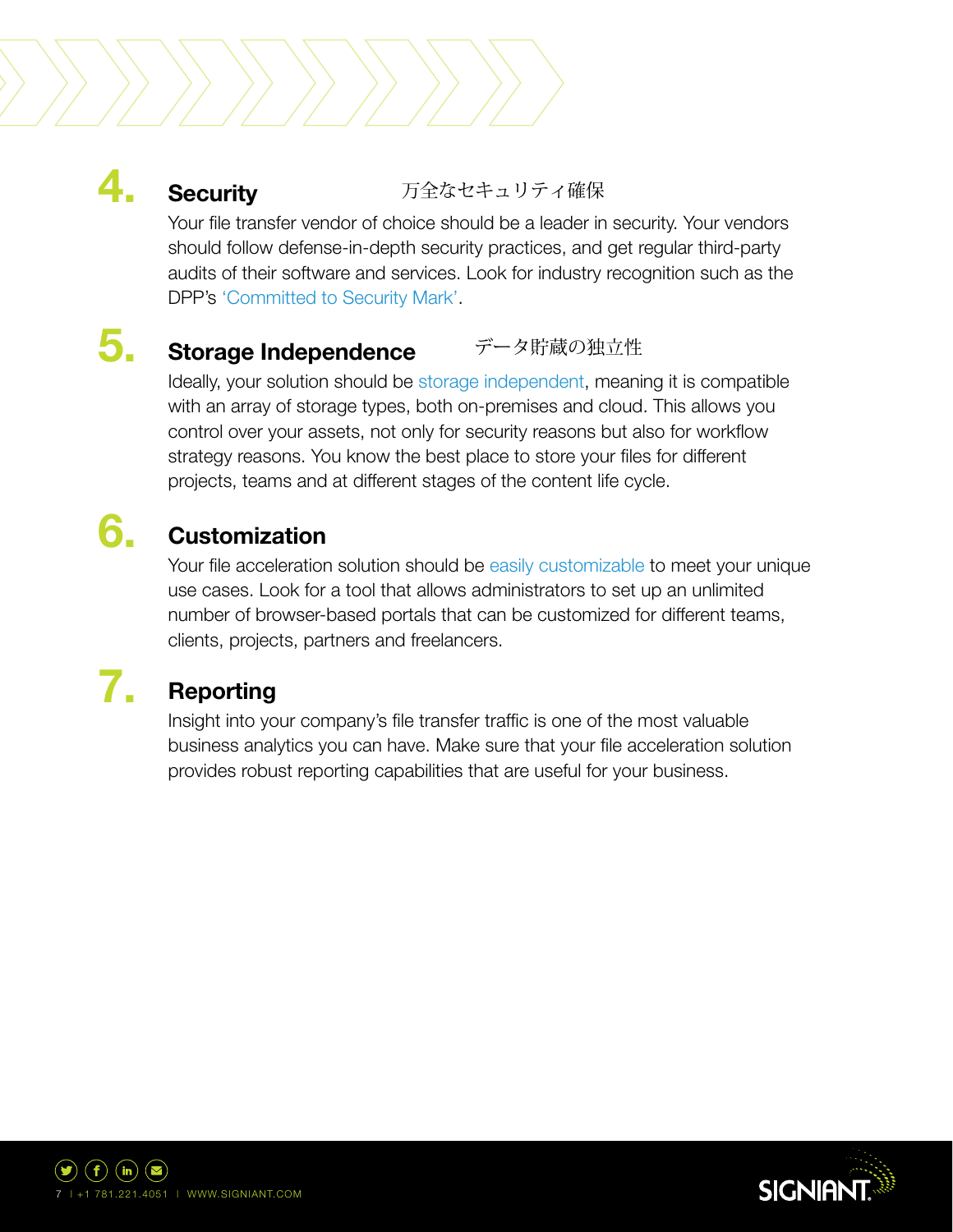

Media Shuttle was developed to address the need that many companies have to quickly, easily and securely transfer any size file, anywhere in the world. Compared to other file movement options, Media Shuttle checks all the boxes and brings specialized customization and reporting features as well.

|                                                   | Fast, Reliable<br><b>Transfer of</b><br><b>Large Files</b> | Enterprise<br><b>Class Security</b> | Ease of<br>Deployment &<br>Management | Storage<br>Independence | <b>End User</b><br>Experience |
|---------------------------------------------------|------------------------------------------------------------|-------------------------------------|---------------------------------------|-------------------------|-------------------------------|
| <b>Media Shuttle</b>                              |                                                            |                                     |                                       |                         |                               |
| <b>FTP</b>                                        | $\times$                                                   | $\times$                            | $\times$                              | $\times$                | Х                             |
| <b>Shipping Hard</b><br><b>Drives</b>             | $\times$                                                   | $\times$                            | $\times$                              |                         |                               |
| <b>Online File</b><br>Sharing                     | $\times$                                                   |                                     |                                       | $\times$                |                               |
| <b>Online File</b><br>Sending<br><b>Utilities</b> | $\times$                                                   |                                     |                                       | $\times$                |                               |